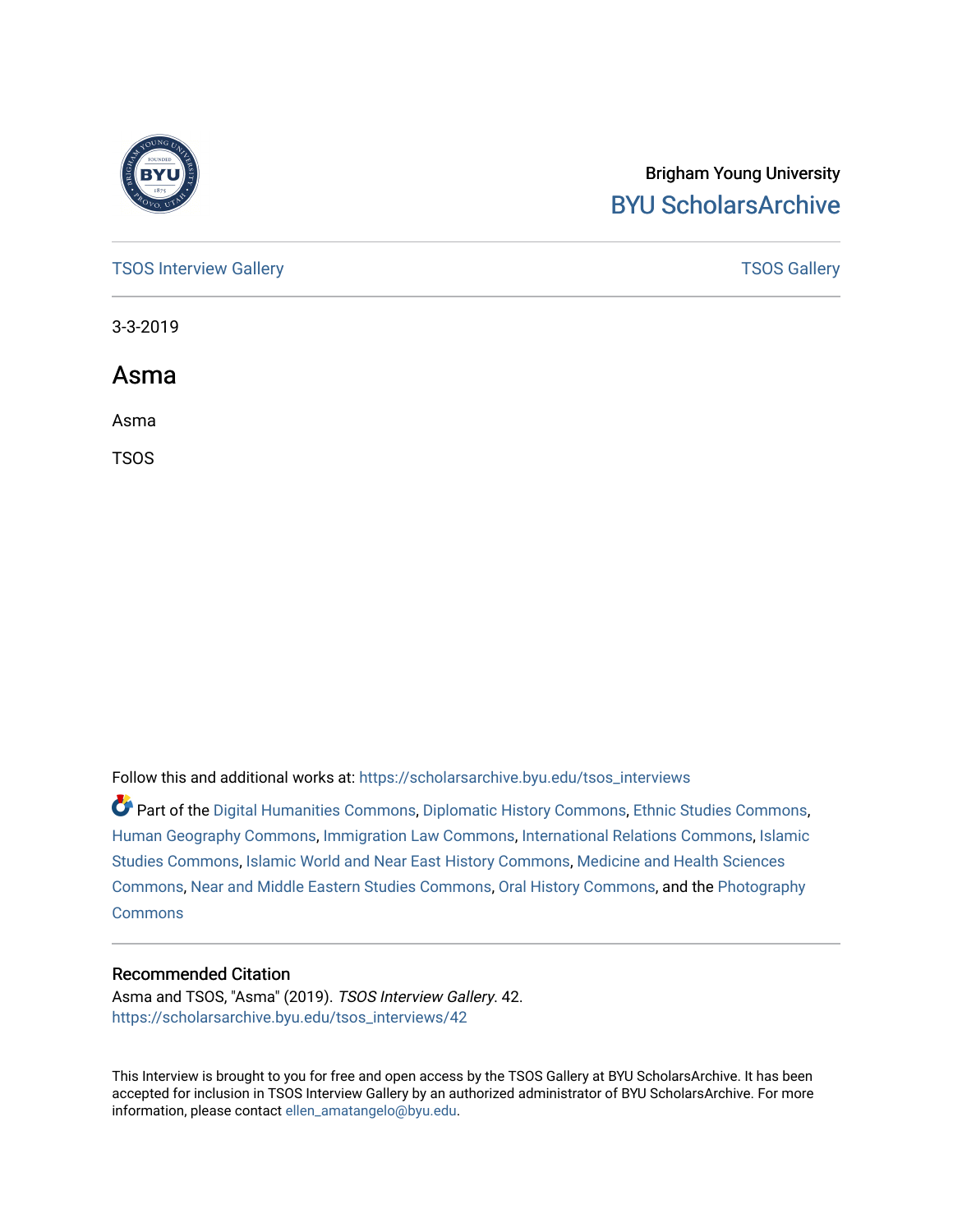# **ASMA**

# Hope Maternal Clinic, Sunday, March 3, 2019

Cox's Bazaar, Bangladesh

Interviewer: Melissa Dalton-Bradford Interpreter:

## **Asma**

Consent given to use everything

No age, but teenager. Pregnant, but not by rape.

## *Why did you flee Myanmar?*

"The army abducted and killed my uncle

The village was burnt and I witnessed the mass murder of my people

My entire family came to Cox's Bazaar about one year ago

I am married and I am six months pregnant

My husband is a good man, but he is jobless here and he cannot serve our family

I did not see women raped but I have spoken with many who have been raped

I have talked with young girls who were hurt and also raped

Sometimes parents trying to save their children were beaten, tortured or killed."

Families were separated. Parents couldn't find their children and children couldn't find their mothers.

# **Pull-out quote:**

"My husband is a good man, but he is jobless here and he cannot serve our family"

 $-Or-$ 

"Sometimes parents trying to save their children were beaten, tortured or killed"